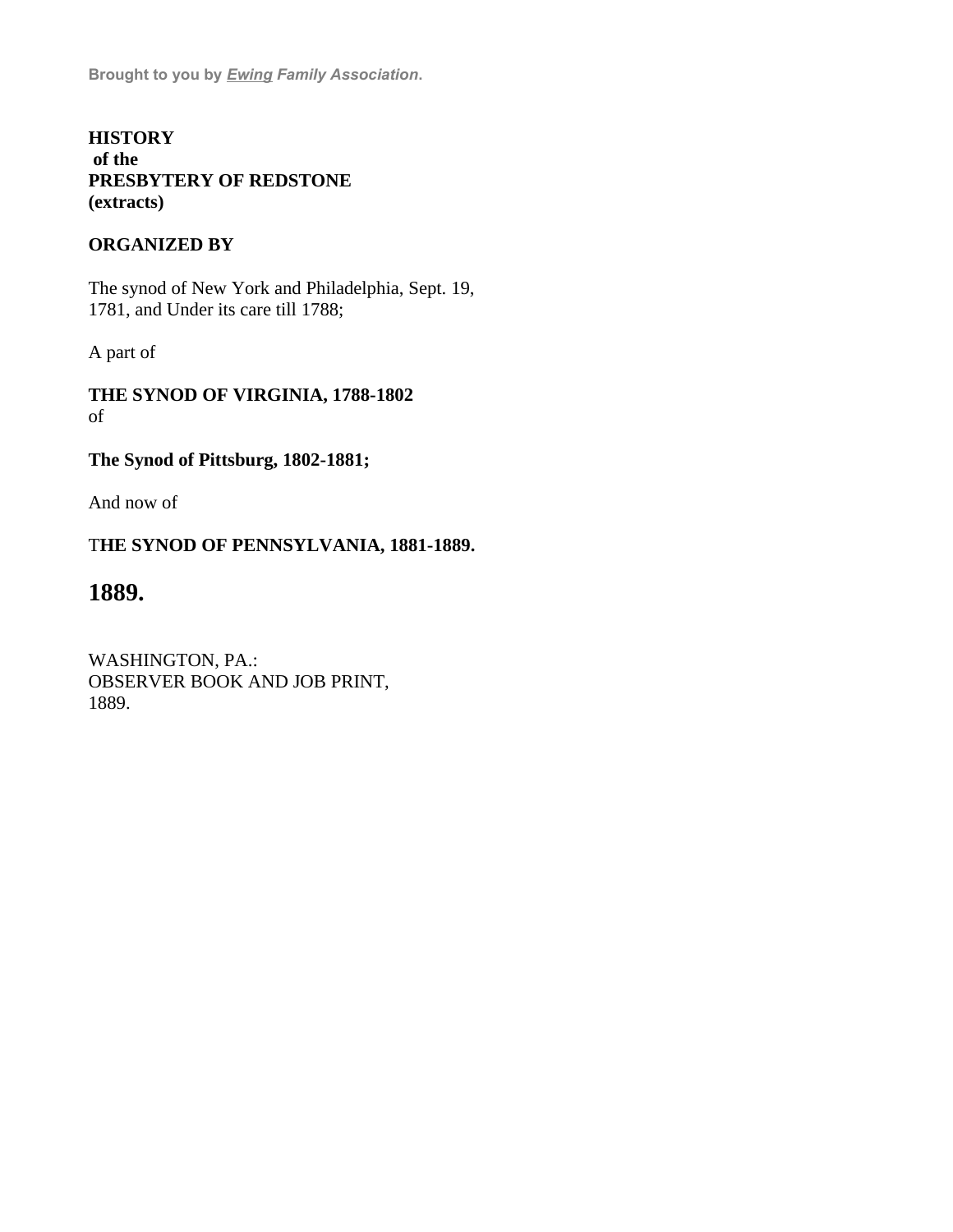## **PREFACE**.

In obedience to a resolution of the General Assembly of 1886, that "Prebyteries be requested to send two copies of their Histories to the Stated Clerk of the General Assembly and to the Presbyterian Historical Society, respectively," the Presbytery of Redstone appointed the undersigned a committee to prepare a history and transmit the same to the parties named. In the performance of this duty the committee prepared and forwarded the history of the Presbytery to the Stated Clerk of the General Assembly, and also to the Historian of the Synod of Virginia. In preparing the history they did not hesitate to draw largely from all reliable sources within their reach. It was read before the Presbytery in the fall of 1887 and approved, and the Presbytery directed that the history and the accompanying histories of the several churches secured by the committee, be published in permanent form if satisfactory arrangements could be made.

These arrangements having been completed, the committee have issued this volume. A history of woman's work in the Presbytery, a list of candidates, licentiates and administers, and the dates of their connection with the Presbytery as far as could be ascertained, and a few personal sketches in connection with the phototypes are added.

The committee cannot forbear expressing regret that this little book gives such an inadequate view of the pioneer work of this earliest of the Presbyteries west of the Alleghenies. They became more and more impressed with its defects as the preparation of it was drawing to a close. But the imperative demands of other duties forbade the research necessary to gather additional materials and properly sift and arrange them, or even to re-arrange what were already in their possession. They send it out hopeing that in some small measure it may preserve facts and give a better understanding of the faithful, self-sacrificing and consecrated labors of the Fathers, and strengthen the faith and increase the consecration of those who are building on these foundations laid so deep and broad by the laborers who rest from their labors and "their works do follow them."

JOHN M. BARNETT, JOHN C. MELOY, EBENEZER FINLEY, COMMITTEE.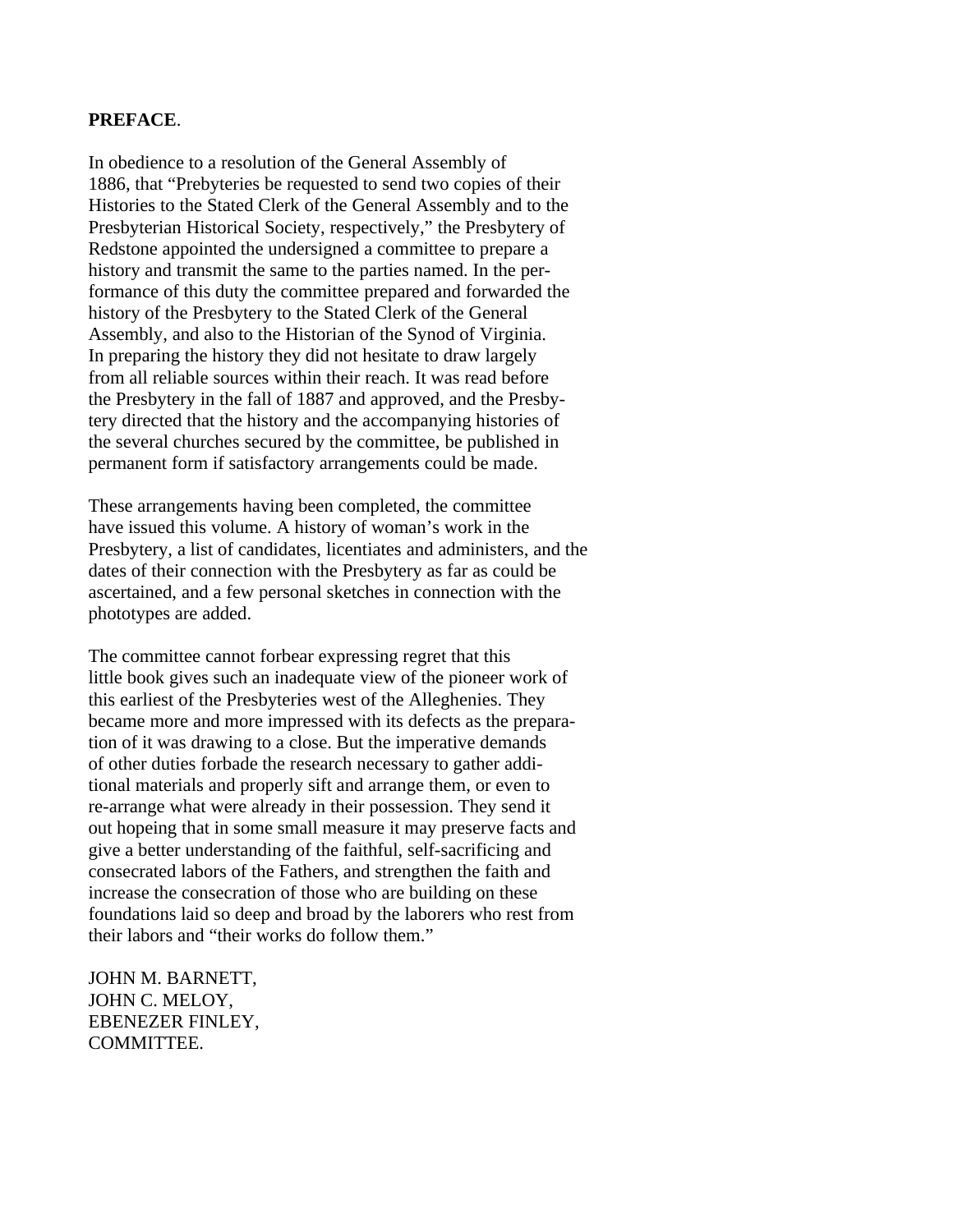

Rev. Ashbell G. Fairchild, D. D.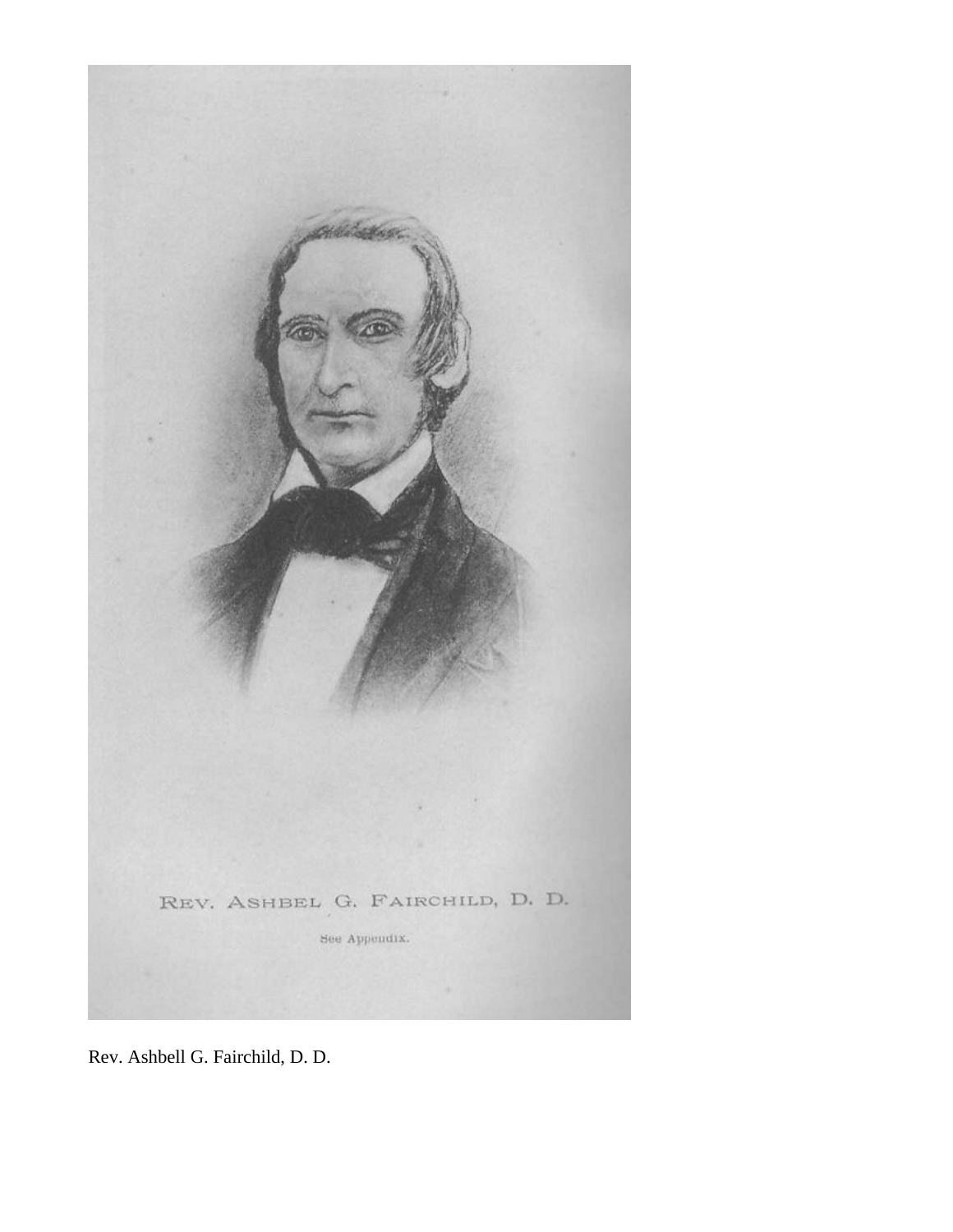

Hon. Nathaniel Ewing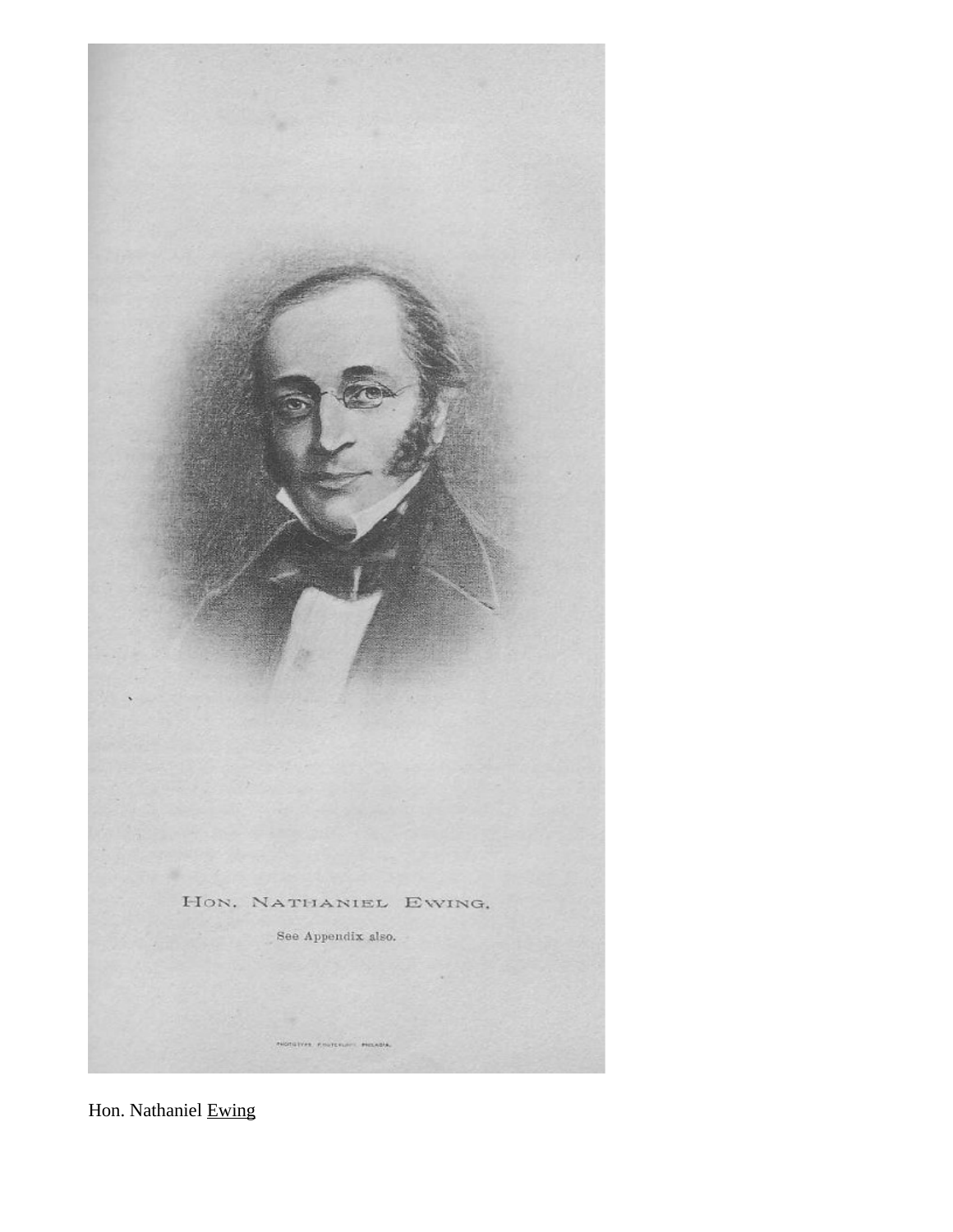...Presbytery in session at Mt. Pleasant, divided Mt. Pleasant church and organized Mt. Pleasant Reunion church, by setting over 170 members, and William B. Neel, William Giffen and John D. Mc-Caleb, ruling elders-- Alexander H. Strickler and Absalom Schail were elected deacons. Shortly after this time the church of Mt. Pleasant requested that Dr. McMillan give them the whole of his time, as did also the Reunion church. In 1873 Presbytery dissolved the pastoral relation existing between Dr. Mc-Millan and the church of Mt. Pleasant and left him pastor of the Reunion church. At the beginning of his labors in the Mt. Pleasant church in 1870 it had 241 members. Of these 107 belonged to the Old School branch and 134 to the New School. During his pastorate 126 were received into the communion of the church. At the time of his dismissal, there remained 160. Rev. W. F. Ewing was ordained and installed pastor of this church on June 4th, 1874. "On the 9th of October, 1874, the Presbyterian church of Mt. Pleasant held a Centennial celebration commemorative of the first Presbyterian preaching in the church and neighborhood. The adjoining congregations of Pleasant Unity and the Reunion Memorial church - both daughters of the Mt. Pleasant church - were present by invitation and participated in the celebration." Addresses were made by Rev. J. I. Brownson, D . D., Rev. J. M. Barnett, Rev. John McMillan, D. D., and others. Rev. W. F. Ewing resigned in the spring of 1884 to travel for the benefit of his health. Rev. M H. Bradley was installed pastor of the church, October 7th, 1884, and resigned in the spring of 1886. The present pastor, Rev. George P. Donehoo, was ordained and installed October 6th, 1886.

The members of the Church Session, of whom any record remains, are the following: John Vance, for thirty-two years a ruling elder; died, April 5th, 1845. William T. Nicholls, died 1842. John Giffin, an elder for fifty years; died, October 6th, 1854. His father was one of the original elders of the church; his son also is an elder. John Giffen, ordained in 1850. John Hunter, served twenty-four years as ruling elder; died in 1854. Nathaniel Hurst, son-in-law of Dr. Power, was for fifty-five years an elder in the church; died 1861. Hugh Wilson, an elder for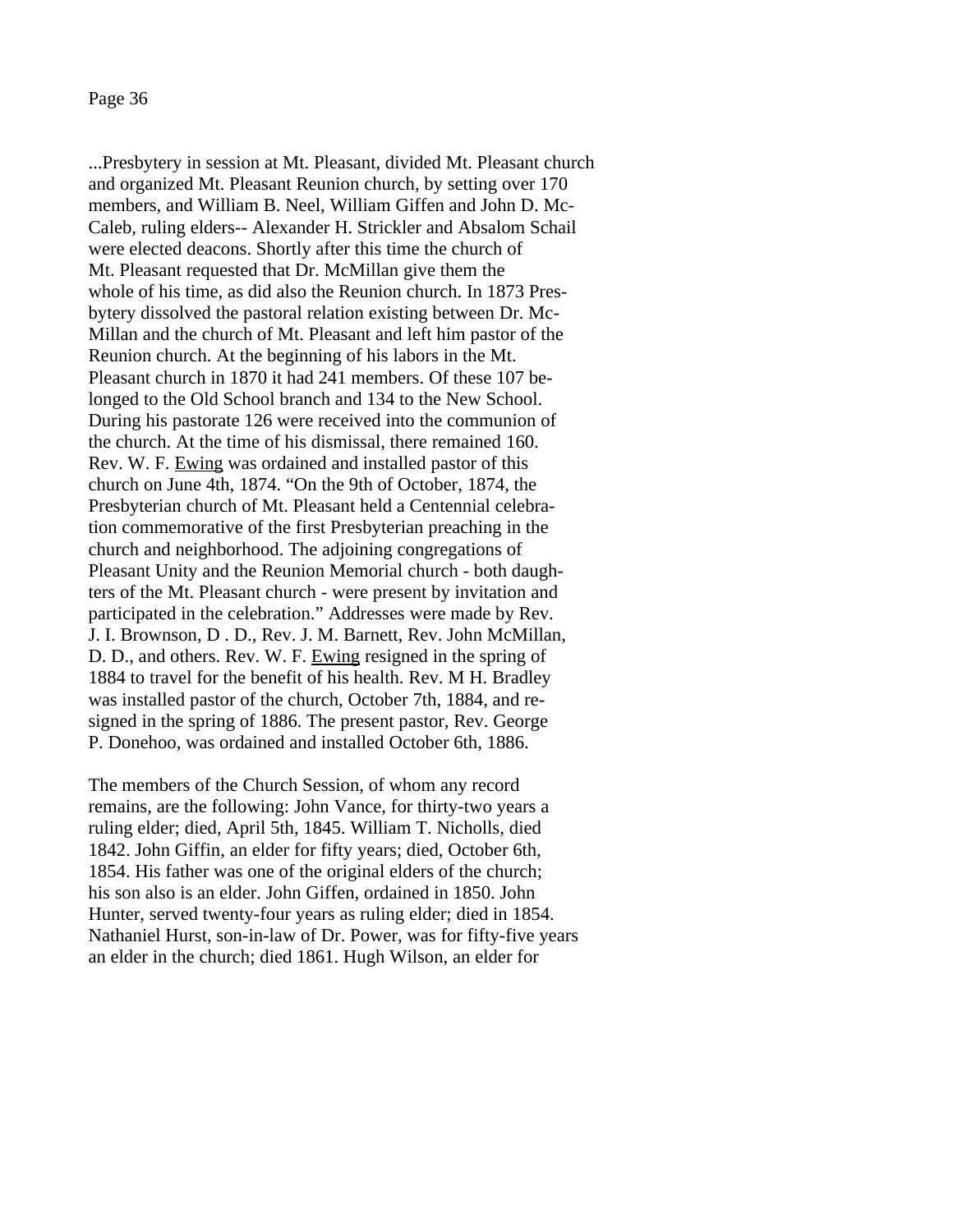## **UNIONTOWN.**

#### PREFACE.

This history is taken mainly from a history carefully prepared by Rev. S. S. Gilson and published by the church in 1876, and brought down to the present time, April, 1888, by Hon. John K. Ewing, a member of session., A few foot notes are added by the pastor, A. S. Milholland.

#### THE PREACHERS.

There was Presbyterian preaching here before there was a church building or organization.

It was quite certain that Uniontown was occupied by Presbyterian ministers as a placed for preaching more than a century ago. There were Presbyterian churches in this county with the ministry of the word in 1774. This place was embraced in the bounds of Dunlap's Creek Church as early as 1776 and when ministers were so near they would not neglect this point. The earliest record is found in the minutes of Redstone Presbytery, as follows:

At a meeting of the Presbytery, at George's Creek, October 15th, 1799, application for supplies was made by the vacant congregation of Uniontown. Rev. James Power was appointed for one Sabbath and Rey. Samuel Porter for another. During the following twelve years application was made at irregular intervals for supplies which were appointed. No record can be found of the date of the organization of the church.

About 1812, Rcv. James Dunlap, a man of considerable ability, an ex-President of Jefferson College, came and remained about two years. He was Principal also of an Academy, which occupied the Madison College building. He preached occasionally in the old Court House. In 1816 he went to reside with his son, Rev. Wm. Dunlap, in Abingdon, near Philadelphia, where he remained till his death, November 22d, 1818, in the seventyfifth year of his age.

Up till 18I7 the preaching was very irregular.

Rev. William T. Wylie, a native of Washington county, came in 1817, on the invitation of John Lyon, an eminent law-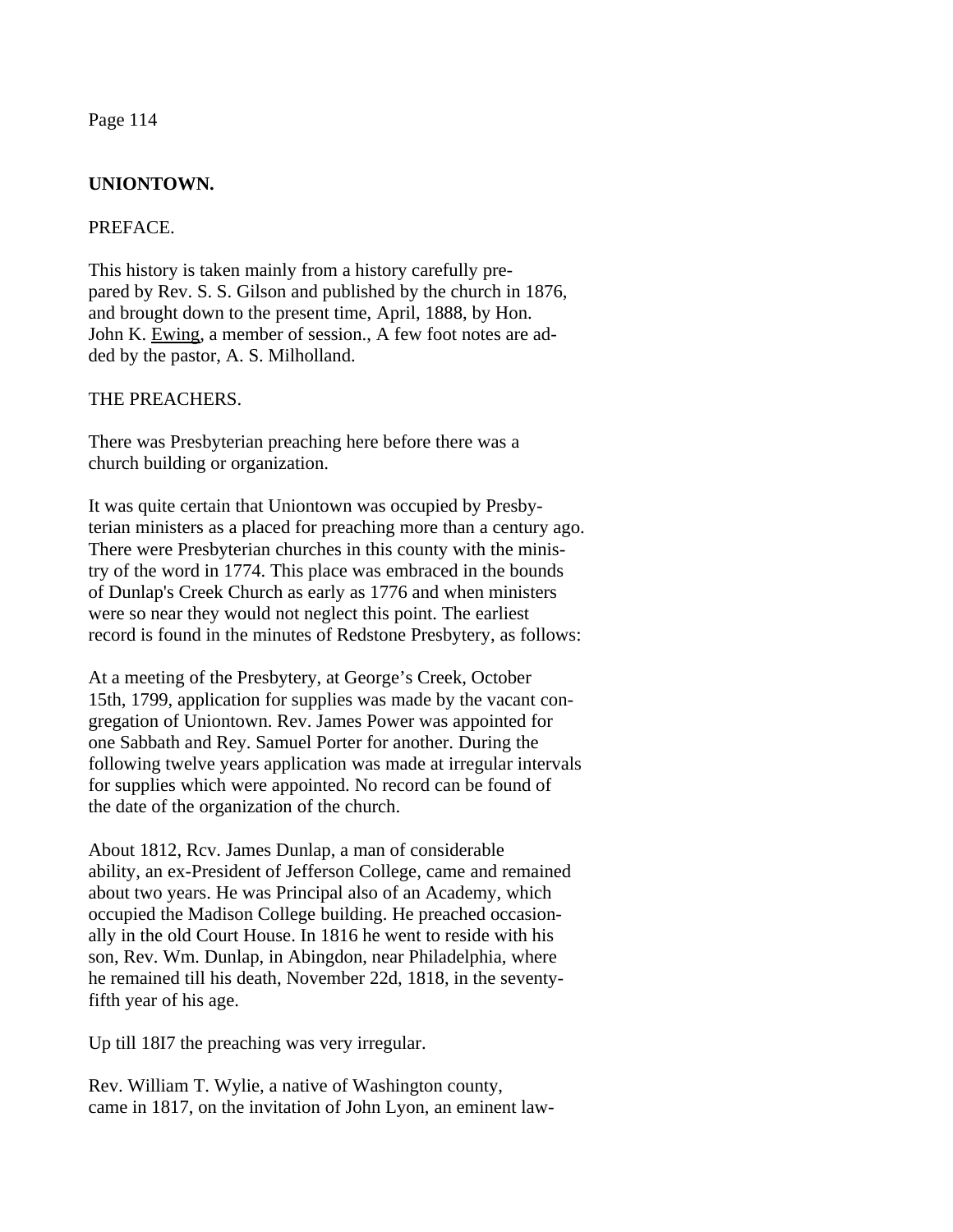September, 1823, he married Miss Susan Baird, of Washington, Penn, a sister of Judge Thomas Baird. She died in 1824. April 15th, 1828, Dr. Campbell was married in Chambersburg, Penn'a., to Miss Rachel Broome Lyon, a daughter of Samuel Lyon, Esq., of Carlisle, Penn'a. By this marriage there were eight children, six of whom are (1888) still living. The subject of this sketch joined the Presbyterian church of Uniontown, October 9th, 1825, at the same time with Nathaniel Ewing, his life-long friend and fellow laborer in the church. He was ordained and installed an elder in this church, September 28th, 1829, and served as an active member of Session till his removal to Allegheny, Penn, in 1865, to enter on his duties as Warden of the Western Penitentiary. While there he was an elder in Dr. Swift's Church. He returned to Uniontown to reside in 1868. He was a Commissioner to the General Assemblies of 1833, 1834, 1835, 1836, 1838, 1847, 1858 and others. He also represented the Presbyterian Church of this country in the Scotch Assembly at Edinburgh in 1869. Dr. Campbell was a man of eminent ability and exercised great influence for good. He was a close student of the Bible all his life. Amongst his last words were, "I feel it is by the grace of God, I am what I am."

Hugh Espey was elected an elder, December 25th, 1831. He was clerk of Session from March, 1832, till 1851. He was born in the bounds of Tyrone Church, where he made a profession of religion at an early age. About 1812, he removed to Rising Sun, Ind., and was made a Ruling Elder at the organization of the church there, in 1816. On account of poor health he returned to Pennsylvania, in 1822, and died at his home here, trusting in Jesus, in 1852. He was a most excellent man.

Hon. Nathaniel Ewing was born in Fayette county, Pa., July  $18<sup>th</sup>$ , 1794. He was the son of William Ewing, who came into Fayette county as a surveyor in 1790 and settled in the Dunlap's Creek neighborhood, and married Mary, daughter of Jehu Conw[e]ll. He graduated at Washington College under Dr. Matthew Brown, in 1812, with the highest honors of his class. He taught a year in Newark, Delaware, then studied law with Hon. Thomas McGiffin, of Washington, Pa., and was admitted to the Washing-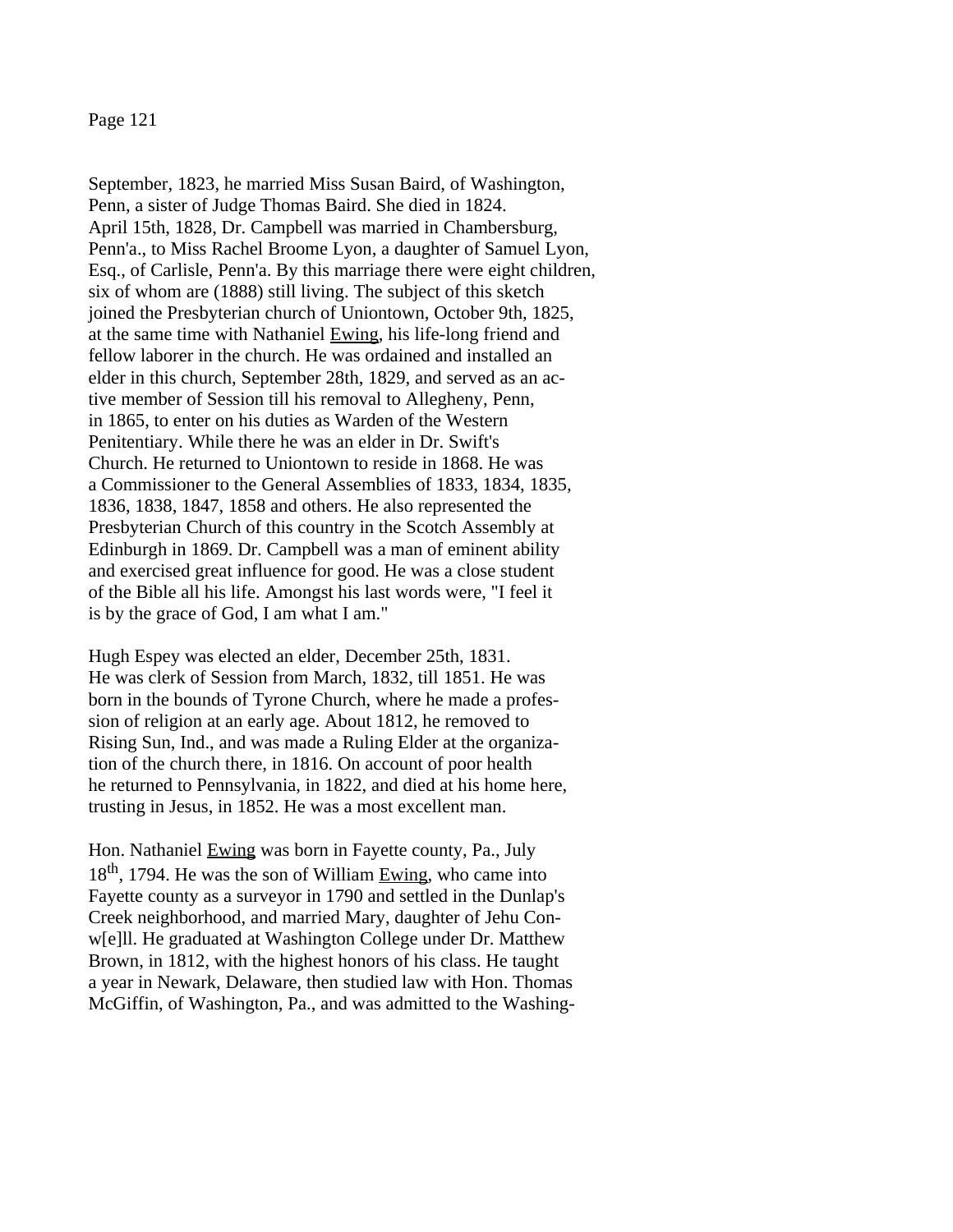ton bar in June, 1816. The next year he removed to Uniontown, where he resided till his death, February 8th, 1874, in the eightieth year of his age and the forty-first of his eldership. He united with the church, October 9th, 1825, and February 3rd, 1833, he was ordained as Ruling Elder. In 1822 he married Jane, the second daughter of the late Judge Kennedy, a most estimable lady, who died in 1825. She was the mother of John Kennedy Ewing, a member of the present Session. In 1830 he married Ann Lyon, daughter of the late Rev. David Denny, of Chambersburg. In 1838 Mr. Ewing was appointed by Governor Ritner, President Judge of the Fourteenth Judicial district to fill a vacancy caused by the resignation of Judge Baird. He served the constitutional term of ten years and left the Bench with increased confidence on the part of the people in his integrity and legal qualifications and without a stain on his judicial ermine. One of the Judges of the Supreme Court, himself a great lawyer, said he was the best Common Pleas Judge in the State. After leaving the Bench, he did not return to the practice of law, except in occasional cases in behalf of old friends. He was a fine ecclesiastical lawyer and had great influence in the General Assembly, of which he was a member in 1836, 1837, 1839 and 1850, as Commissioner from the Presbytery of Redstone. Judge Ewing was the most eminent, useful and influential citizen of Fayette county in his day and he also exercised his activity, influence and talents in the cause of Christ. To the very close of his life there was no apparent weakening of his powerful intellect. As in life, so in death, he leaned on God as the strength of his life and his eternal portion, and on a Sabbath morning quietly breathed his last on earth and began his eternal Sabbath in Heaven.

William Redick and Charles Brown were ordained elders, February 3d, 1833, by Rev. Joel Stoneroad. Mr. Redick served as elder till 1856, when he removed to the State of Illinois, where he now lives. He was born in Venango county in 1799. He was a good man and served with acceptance to the people.

Mr. Brown ceased to act at his own request. He left Fayette county in 1848 and resides in Western Virginia.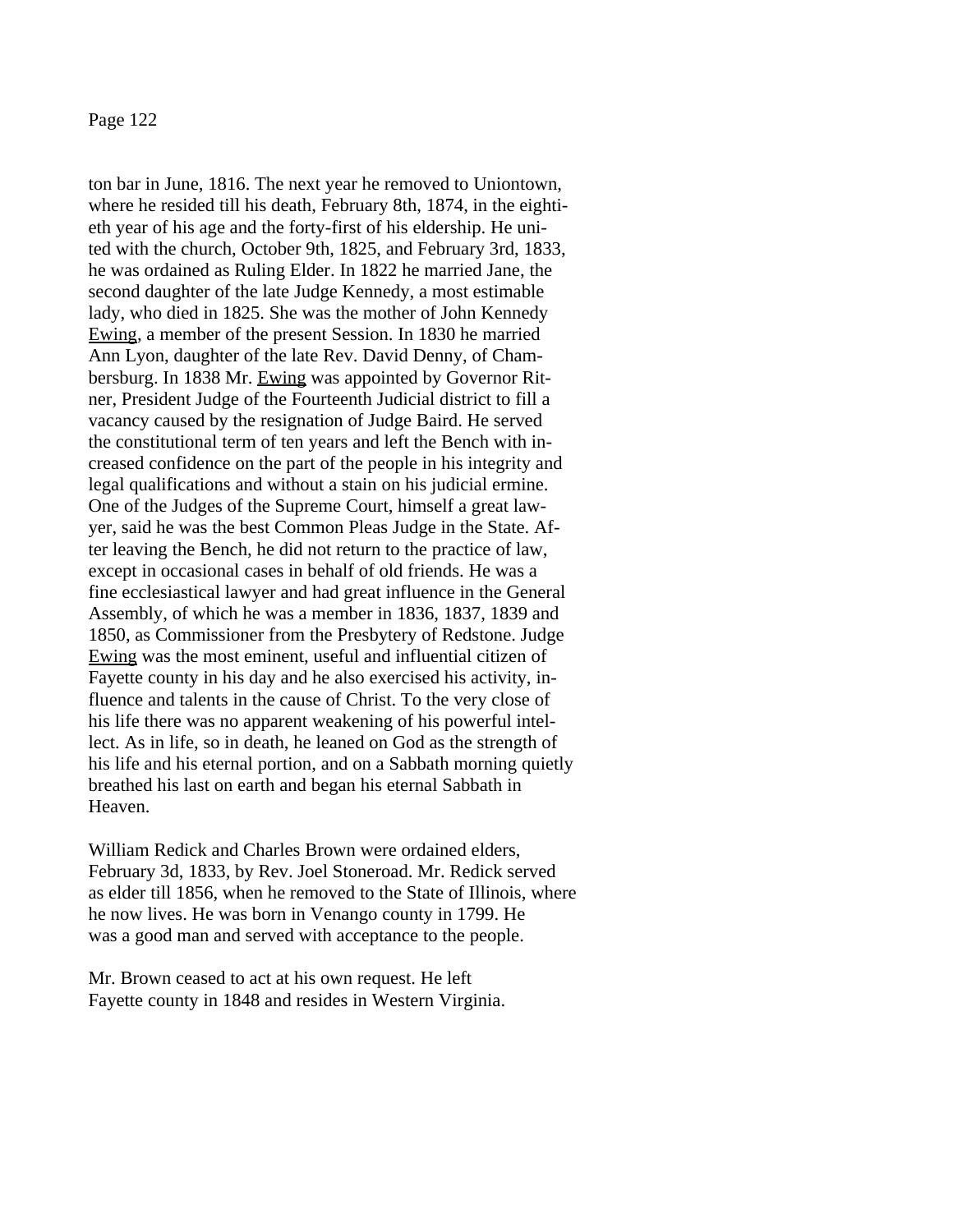David Veech was elected an elder in this church, January 13th, 1845. He was born in Fayette county, June  $6<sup>th</sup>$ , 1781, of Scotch-lrish parentage. He removed to Greene county in 1812, And was ordained elder in the New Providence Church. In 1832 He settled in the bounds of Dunlap's Creek Church and served as an elder there till he came to Uniontown in 1839. He served with great acceptance here till laid aside from active service in '61. His death occurred, February  $14<sup>th</sup>$ , 1866. He was a good man and the memory of his influence and works is still fragrant among us. He was the father James Veech, Esq., long a resident of this community.

Simon B. Mercer and Benjamin Campbell On the 15th of April, 1866, Mr. Mercer was installed and Mr. Campbell ordained and installed as elders in this church. Mr. Mercer was formerly an elder in the church of Bridgewater, Pa. He served here but on year when he removed to Saltsburg, Pa., where he was installed as elder.

Mr. Campbell was clerk of Session from June, 1866 till June, 1873. He ceased to act from 1873. He was the son of Dr. Hugh Campbell and still resides amongst us.

Jasper Markle Thompson, John Kennedy Ewing, Alexander Wilkinson Boyd and William McCleary, constituted the present (1876) Session. Messrs. Thompson and Ewing were ordained and installed, March 4th, 1860.

Mr. Thompson was born in Kentucky, August  $30<sup>th</sup>$ , 1822, and came to Uniontown from Westmoreland county, of this State, in 1848, and confessed Christ here. He was a member of the Legislature in 1873.

Mr. Ewing was born, December 15<sup>th</sup> 1823 and has resided here all his life. He was Commissioner of the General Assembly that met in Pittsburgh in 1865. (Judge Ewing was also a member of the Assembly that met in Omaha, Neb., in 1887. He was Chairman of the Committee on the Board of Aid for Colleges and Academies. He also introduced a series of resolutions recommending important changes in "The Church at Home and Abroad," which was adopted.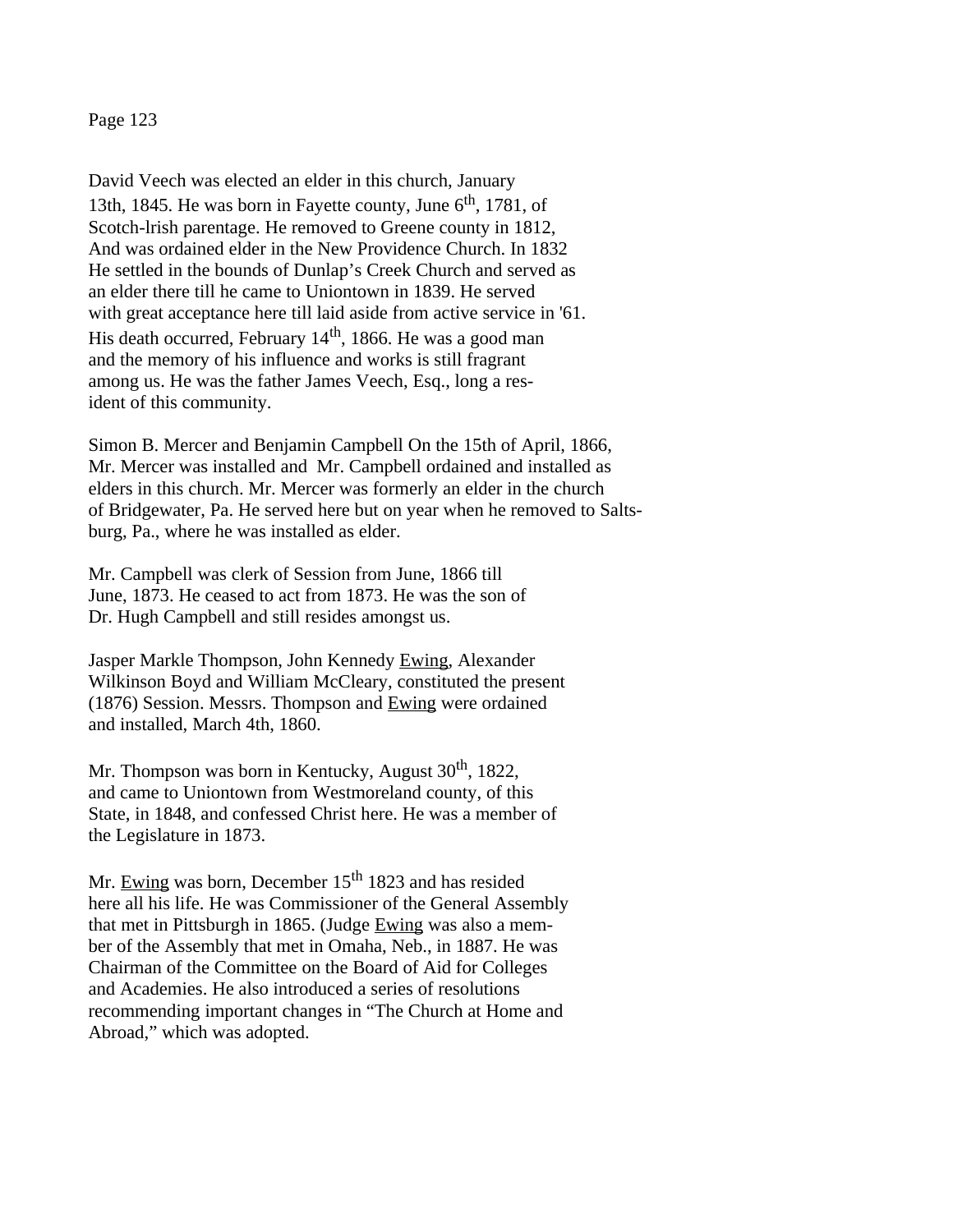Mr. Boyd, born April 1st, 1831, came by letter from the United Presbyterian Church and was ordained to the office of elder here, April 15th, 1866. He was a delegate to the General Assembly of 1874.

Mr. McCleary, born October 10th, 1813, came from the M. E. Church, by letter, to the Old Frame Church in this county, and was ordained as an elder by Rev. H. O. Rosborough, the pastor, May 1st, 1864. He became a member of Session here, October 10th, 1868.

## DEACONS

In December, 1867, William H. Bailey, William H. Miller, Richard Miller and Daniel F. Cooper, were elected, ordained and installed as Deacons and the care of the church property passed from the care of Trustees into their hands. W. H. Bailey was made treasurer.

#### THE CHURCH

Before 1825 the membership is unknown. Dr. Fairchild held the first election for elders, of which there is any record and formally organized the church, February 24th, 1825. The membership then was fifty-three, of whom forty-two were women. In 1826 it was sixty and at the close of Mr. Stoneroad's pastorate, in 1842, 157. The largest addition made to the roll at any time, was during the first year of Mr. Stoneroad's labors, when forty-eight were added. During the last year of Mr. Hamilton's labors, twenty-nine were received and, during the first two years of Mr. Gilson's pastorate, seventy. In 1876 the roll showed 193 in communion. The six oldest members are Mrs. Elizabeth Lewis, received by confession and baptism, June 26th, 1825 ; Mrs. Rachel Campbell, widow of Dr. H. Campbell, received by letter, October 2Ist, 1830; Mrs. Ann L. Ewing, widow of Hon. Nathaniel Ewing, received by letter, November 13th, 1830 ; Mrs. Eliza Willson, by letter, October 6th, 1833; Mrs. Catharine Dicus, on examination, October 6th, 1833; Miss Agnes Dutton, on examination, August 12th, 1836 (the last three are still in the membership of this church, September, 1888.)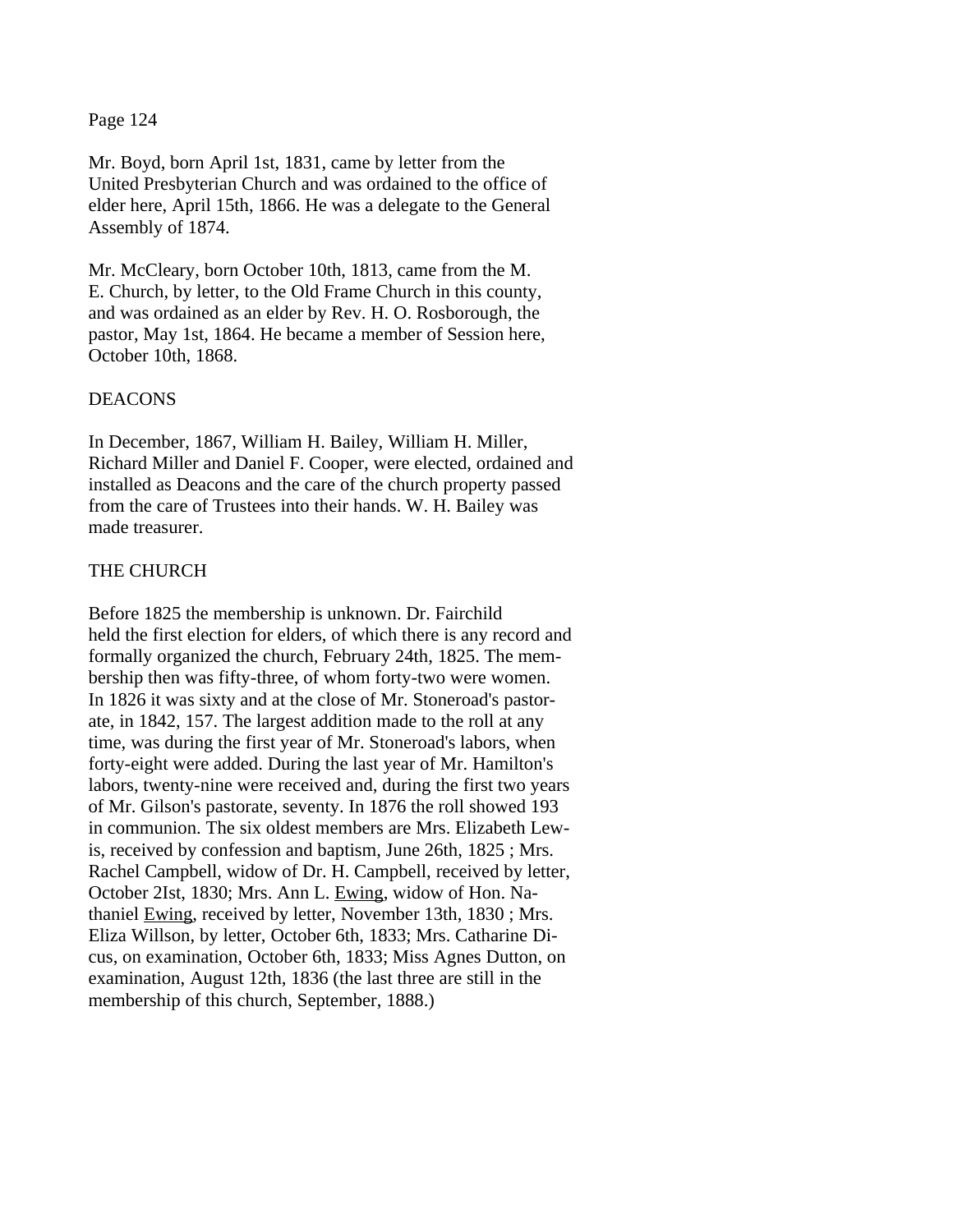# CONTRIBUTIONS.

The first record of a contribution occurs in 1829, when \$3.oo were given to the Commissioners' fund. At first the contributions were irregular and full statistics were not kept until about twenty-five years ago. The benevolence of the church, like its membership, though varying much in different years, has in the main steadily grown. During the years covered by statistics, this church has given in all over \$50,000, besides much of which there is no record.

## PRAYER MEETINGS.

The weekly prayer meeting has been in existence from a very early period. Its experience has been the usual one, sometimes flourishing and sometimes languishing.

Judge Ewing and Dr. Campbell were constant and efficient helpers. The prayer meeting has always been well attended by the women of the church and there have been occasions when there was not a man present. For fifty years, at least, a monthly concert of prayer for missions has kept up with more or less regularity and with varying interest.

# THE SABBATH SCHOOL.

The germ of this Sabbath School--the first in Uniontownwas a class taught by Mrs. Wylie, in her own home. A school was formally organized about 1820, and Rev. Wm. Wylie superintended it till his removal to Wheeling. Miss "Betsey" Hadden sometimes conducted it for long periods entirely alone. After her death, the successive superintendents were Nathaniel Ewing, Joseph Kibler, E. P. Oliphant, Dr. H. Campbell, W. H. Bailey and A. W. Boyd.

In 1848 Dr. Campbell was elected superintendent and held the office till 1865, the longest service ever given in this Sabbath School by one man. Up to 1848 the average attendance annually was about eighty. During Dr. Campbell's superintendency the contributions to the cause of missions were about \$121.

#### CHURCH EDIFICES.

The first services were held in the old Court House, which stood on the site of the present one. About the year 1824, a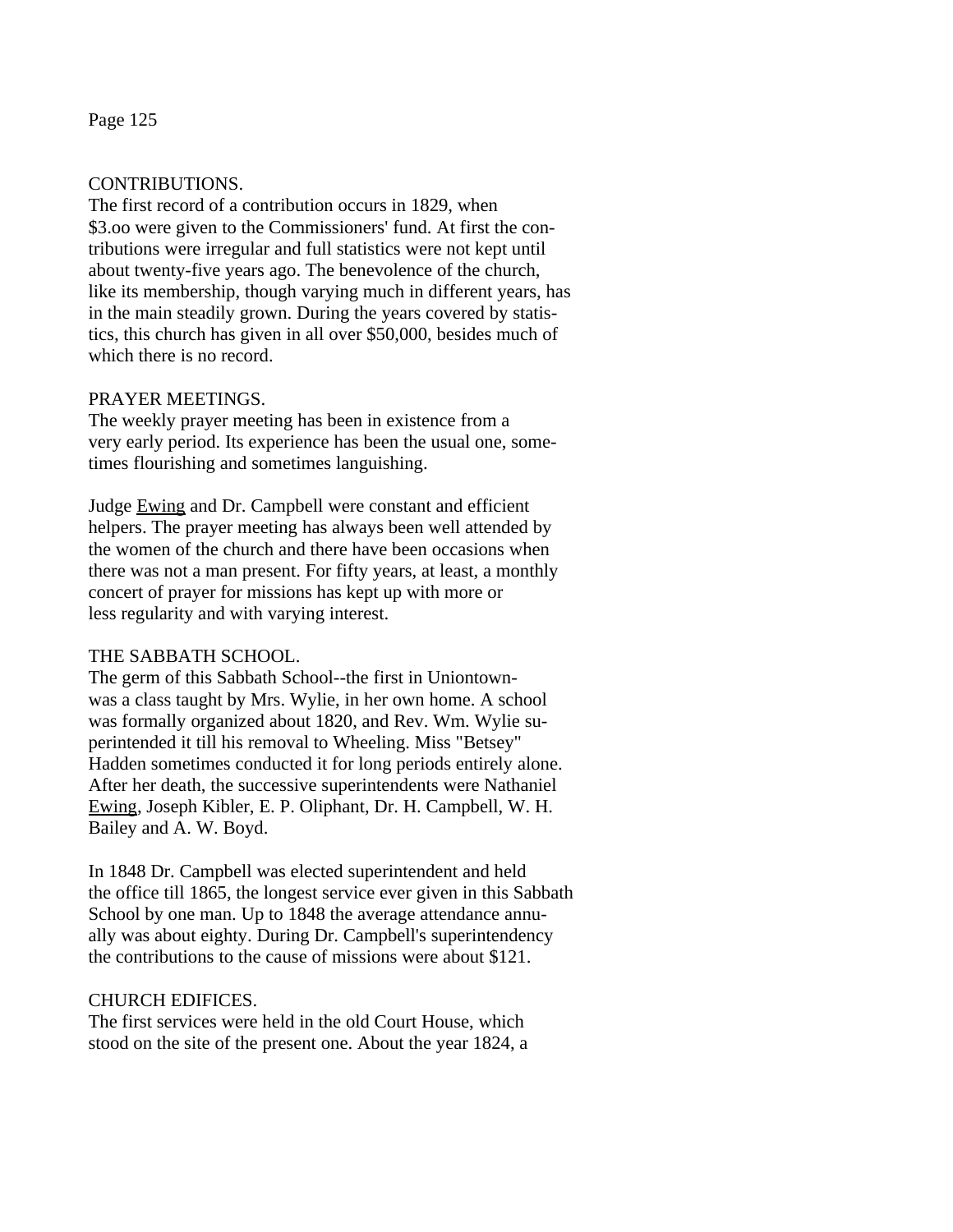church edifice was begun, which after various difficulties was completed and dedicated in January, 1827. It was on the public ground, a little south of the site of the present Town Hall, with the gable fronting Morgantown street and stood a little back from the street. It cost about \$3,000. It was a plain, one-story brick, about 30x50. Objection being made to occupying the public grounds, the present location was purchased in 1836 and a second building erected. Elder Wm. Redick was the architect, contractor and builder of this new edifice. It was of brick, twostory, with high windows answering for both stories, with vestibule, steeple and bell, and large columns in front. The lecture room was occupied in the fall of 1837 and the audience room the next spring. It cost about \$5,500. The building was not very satisfactory and a fire in April, 1857, which damaged the interior, gave a reason for building the present edifice. This is of brick, two stories, 47x75 feet in size, semi-gothic in style. The windows are of stained glass. It was dedicated to God, April 10th, 1860, and cost, exclusive of the lot, about \$10,000.

The memorial fund raised by the congregation was appropriated to the building of a parsonage. This work was begun in September, 1875, and complete in 1876, and stands as a monument of the Centennial year. It was a handsome and convenient brick house on Gallatin avenue and cost \$4,200. (This building was sold in 1879, as it was thought to be too far out of town.)

Only two men have entered the Gospel ministry from this congregation, Wm. Campbell and Samuel Campbell, sons of Dr. Hugh Campbell.

The preceding pages bring our history to the close of November, 1876. In December following, the congregation at a meeting, properly called, declined to adopt the Rotary System of Eldership. A.W. Boyd, a Ruling Elder, having removed, was dismissed, April, 1877.

Charles L. Smith, Isaiah W. Miller, Morgan H. Bowman, Josiah V. Thompson and Samuel E. Ewing, were elected Deacons, June 1st, 1878, and all, except J. V. Thompson, who declined, were ordained and installed, June 16th, 1878. Of the pre-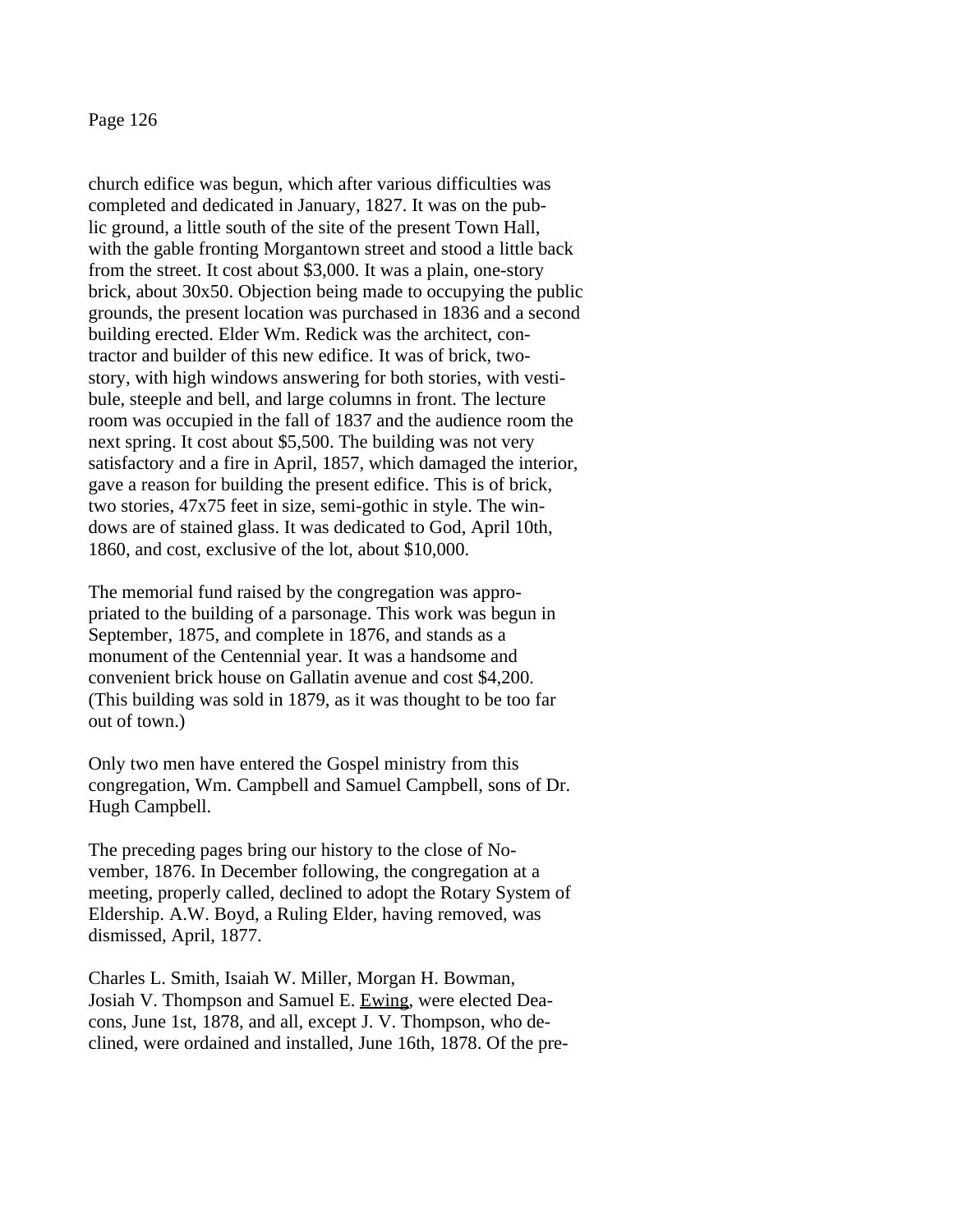vious members of the Board, W. H. Bailey removed to Minneapolis, Minn., early in 1879; Richard Miller, died, July 7th, 1880, and Daniel F. Cooper removed to Port Perry, Pa., March, 1888. M. H. Bowman was made treasurer.

Rev. S. S. Gilson resigned the pastorate and the congregation acquiescing, the relation was dissolved, June, 1879.

A call was made, April 17th, 1880, for Rev. A. S. Mulholland and accepted and he was installed as pastor, June, 1880.

James A. Phillips, John A. C. Boyd and Nathaniel Ewing were elected elders, April 21st, 1883, and ordained and installed, May 6th, following. C. L. Smith, deacon, was dismissed, May, 1883, and J. A. Phillips, elder, January, 1888.

The degree of D. D. was conferred on Rev. A. S. Milholland, by the University of Wooster, O., June 24th, 1885.

During the latter year, the congregation erected a handsome brick parsonage.

Mr. H. S. Clark is Superintendent of the Sabbath School and it has increased from 100, as reported, April 1st 1877, to 263. There were added to the church last year on examination, twenty-four, of whom eleven were baptized, and by letter, sixteen. The number of communicants has increased from 193, April 1st, 1877 to 310, April 1st, 1888.

# **BROWNSVILLE.**

 $\overline{\phantom{a}}$  , where  $\overline{\phantom{a}}$ 

By REV. R. M. KERR.

The exact date of the organization of this church is unknown. Probably the congregation never was formally organized, as all new congregations now are, and it may not have had any Ruling Elders for years. In the minutes of the Presbytery of...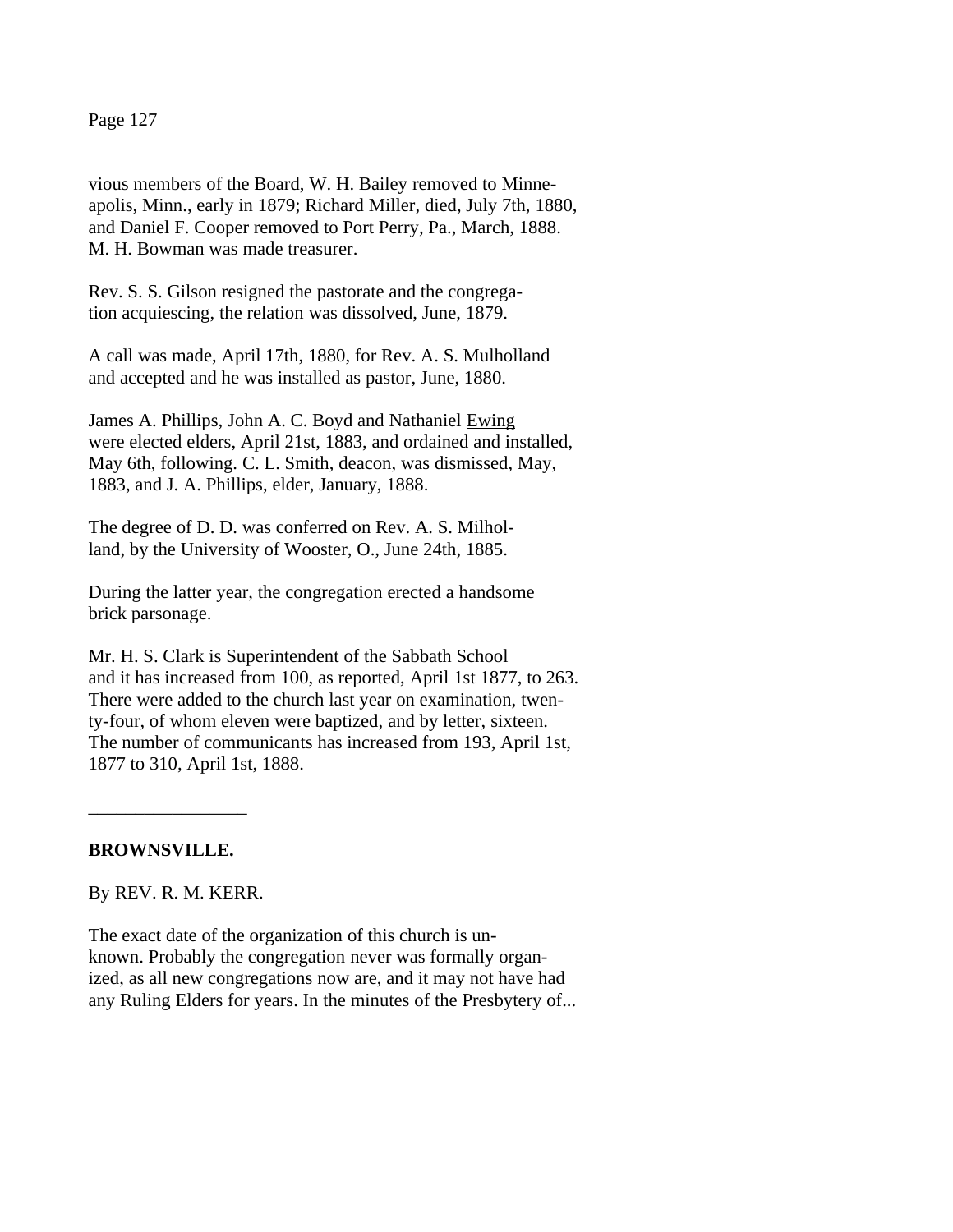# **ROLL OF MINISTERS AND LICENTIATES.**

No. 1. Joseph Smith. Original member; lic. P.b.y. New Castle, Aug. 5, '67: ord. and inst. Lower Brandywine, Del., P. April 19, '67 -1772; 2d ch. Brandywine, P. 1774-1778; transferred to Presbytery of Redstone; P. Buffalo and Cross Creek, 1780- 1792; died, April 19, 1792.

No. 2. John McMillan, D. D. Original member; lic. 1774, Pres. New Castle; ord. Pres. Donegal; P. Chartiers and Pigeon Creek, 1781-1833; set over to form Ohio Pres., Oct. 18, 1793; died, Nov. 16, 1833; founded the "Log College" about 1780-'82.

No. 3. James Power, D. D. Original member; lic. June 24, 1772, by Pres. of New Castle; ord. by same, 1776; P. Sewickley, 1781-1787; Mt. Pleasant, 1787 - April 15, 1817; died, Aug.5, 1830.

No. 4. Thaddeus Dodd. Original member: Lic. 1775, Pres. New York; ord. same Pres., 1777; P. Patterson's Creek, Hampshire co., Va., 1777-1779; transferred to Ten Mile, Redstone; P. 1781-1793; taught Ten Mile and Washington; died, May 20, 1793.

No, 5. James Dunlap, D. D. Lic. 1776, Pres. Donegal; ord. 1781, Pres. New Castle; rec'd, Oct. 15, 1782; P. Dunlap's Creek, 1782-'89; Laurel Hill, 1782 - June 29, 1803; dis. Pres. Ohio, June 29, 1803; Pres't Jcff Coll., 1803-1811 ; rec'ed, Oct. 29, 1813, Ohio; P. Uniontown, 1812-1814; dis. Oct. 16, 1816, Phila.; died, 1818.

No. 6. John Clark. Rec'd Pres. New Castle, March 12, 1783; supplied for a time Peter's Creek ; P. Lebanon, April; 1788, Bethel - transferred to Pres. Ohio, Oct. 18, 1793.

No. 7. James Finley. Ord. and inst. by New Castle Pres. P. East Nottingham, Md., l752-1782; rec'd, June 21, 1785; P. Rehoboth and Round Hill, 1785-1795; died, Jan. 6, 1795.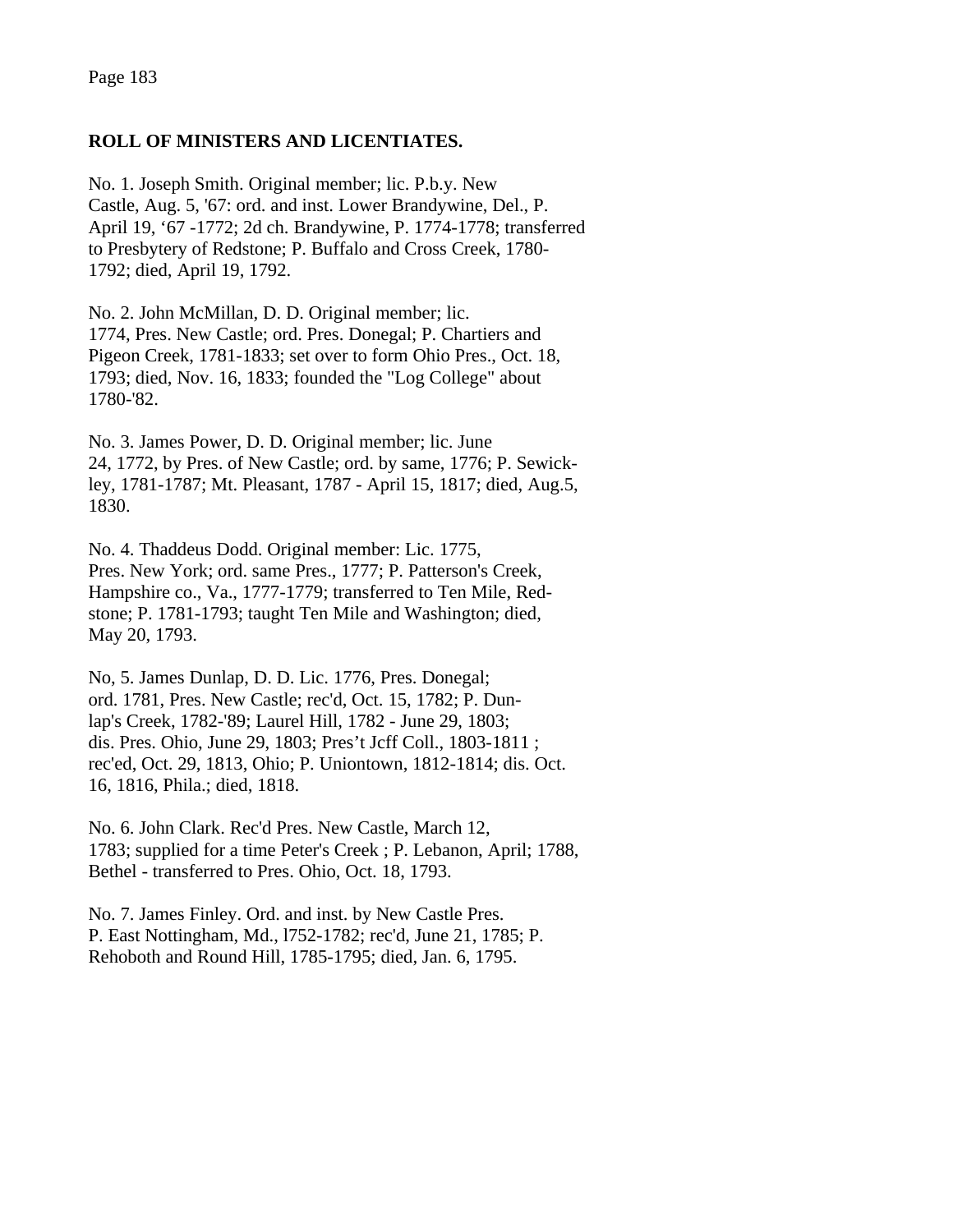No. 71. Rev. Nathaniel R. Snowden. Rec'd, April 19, '25. Pres. Northumberland; supplied Kittanning and elsewhere; dis. to Allegheny Pres., Oct. 6, '30.

No.72. Rev. Joseph Harper. Rec'd, April 19, '25, Pres. Richland; inst. P. Saltsburg and Warren,  $3^{[r]d}$  Thursday May. '25: res. Warren, Oct. 6 '29; res. Saltsburg and dis. to Hartford (or Eire), Oct. 5, '31.

No. 73. Rev. George Vaneman. Attached by Synod to Redstone, from Ohio, Oct. 3, '26: P. New Providence and Jefferson; res. April 8, '35; to Pres. Miami, June 18, '35.

No.74. Elisha D. Barret, M. D. Cand., Oct. 5, '25; lic. April 12, '27 ord. P. Lower Plum Creek and Glade Run, Dec. 10, '28; set over to Blairsville Pres., Oct. 30, '30.

No. 75. Samuel McFarren. Licentiate rec'd, Aug. 29, '27 ,Pres. Washington; ord, and inst. P. Congruity, Oct. 3, '27; set over to Blairsville Pres., Oct. 30, '30

No. 76. John Holmes Agnew. Licentiate rec'd, Dec. 11, '27, Pres.; Carlisle, and ord. and int. P. Uniontown, Jan. 26, '28; Res. April 2, '31, and dis. Washington Pres.

No. 77. Adam Torrence. Cand., Oct. 8, '28; lic. Oct. 7, '30; dis. to Pres. Richland, Oct. 4, '31.

No. 78. Robert Henry. Liccentiate [sic] rec'd, Oct. 7, '29, from 2d Pres. New York; ord. and inst. P. Greensburg and Unity, April 7, '30; died, '39.

No. 79. John T. Ewing. Licentiate rec'd, Oct. 21, '29, from Pres. Brunswick; to Blairsville Pres., Dec 6, '32.

No. 80. Watson Hughes. Licentiate rec'd, June 15, '30, Pres. Hartford; ord. and inst. P. Saltsburg and Warren, Oct 6, '30; set over to Blairsville, Oct 30, '30; from Blairsville, April 8, '51; inst. P. West Newton, June 11–Sept 20, '54, and dis. to Pres Ohio; from Pres. Ohio, Nov. 11, '57; died, March 25, '69.

 No. 81. James Campbell. Licentiate rec'd, June 15, '30, Pres. New Brunswick; ord. and inst. P. Kittanning and Crooked Creek, Aug. 11, '30; set over to Blairsville, Oct. 30, '30.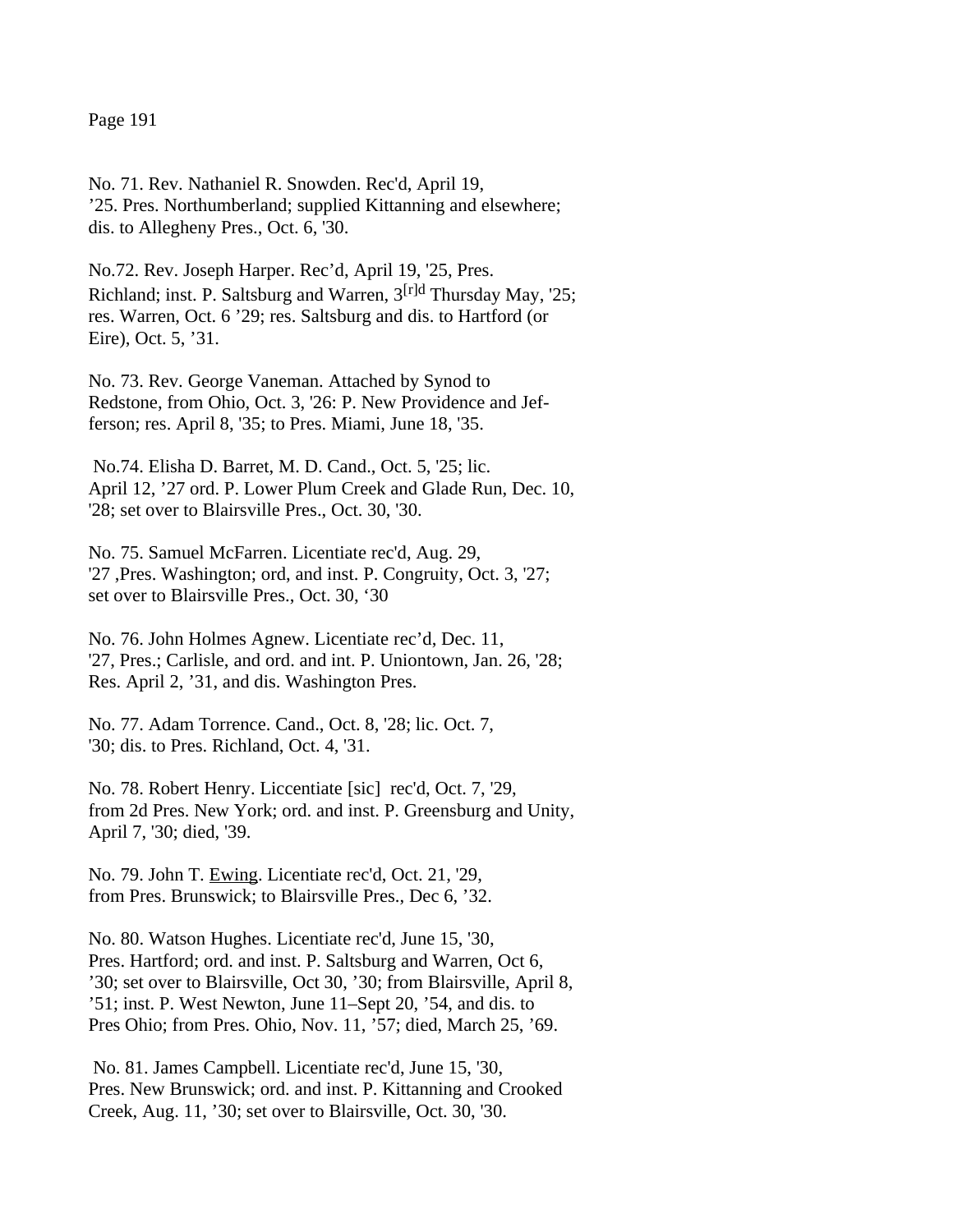No. 215. Rev. Wm. F. Kean. From Pres. Allegheny, April 23, 1872; declined call to Sewickley; S. S. about 6 mos.; dis. to Pres. Blairsville, Dec. 31, '72; deceased.

No. 216. R. R. Gailey. Licentiate from Pres. Wooster, April 24, 1872; ord. and inst. P. Little Redstone and Fayette City, June 11, '79; res. Fayette, June 15, '75; res. Little Redstone, June 11, '79; inst. P. Laurel Hill, Sept. 12, '79; res. March 13, '82; dis. Pres. Steubenville, April 24, '82.

No. 217. Wm. N. Sloan. Cand. from Pres. Wooster, April 24, 1872; lic. April 24, 72; dis. to Pres. Pittsburg, April 22, '73.

No. 218. Rev. John B. Dickey. From Pres. Steubenville, June 11, 1872; inst. P. Round Hill, June 25; res. April 25, '77; dis. to Pres. West Virginia, April 23,'78.

No. 2I9. Rev. George K. Scott. From Pres. Blairsville, Oct. 21, '72; called to Sewickley, April 22, '73; not installed; S. S. till about Dec.'73; dis. May 12, '74.

No. 220. Rev. James W. Wightman. From Pres. Pittsburg, Dec. 31, 1872, and inst. P. McKeesport; res. Aug. 14, '77, and dis. to Pres. Louisville; D. D.

No. 221. Wm. S. Fulton. Dunlap's Creek Ch., cand., April 22, 1873; lic. April 29, '74; dis. to Pres. Erie, April 27, '75.

No. 222. Rev. John W. Martin, D. D. From Pres. Steubenville, April 23, 1873; S. Supply Tent and Fairchance, Oct.,'73 ; dis. to Pres. Steubenville, March, '75; deceased.

No. 223. Rev. Samuel S. Gilson. From Pres. Louisville, April 28, 1874; inst. P. Uniontown, May 2, '74; res. June 10, '79; dis. to Pres. Steubenville, Oct. 16, '80.

No. 224. Rev. J. W. Little. Rec'd Pres. Pittsburg, April 28, 1874; inst. P. Long Run, May 11, '74; res. May 1, '75; dis. to Pres. Allegheny, Oct. 29, '75.

No. 225. Wm. F. Ewing. Licentiate rec'd, from Pres. Kittanning, April 29, 1874; ord. and inst. P. Mt. Pleasant, June 4, '74; res. June 12, '83; died, Dec. 15, '83.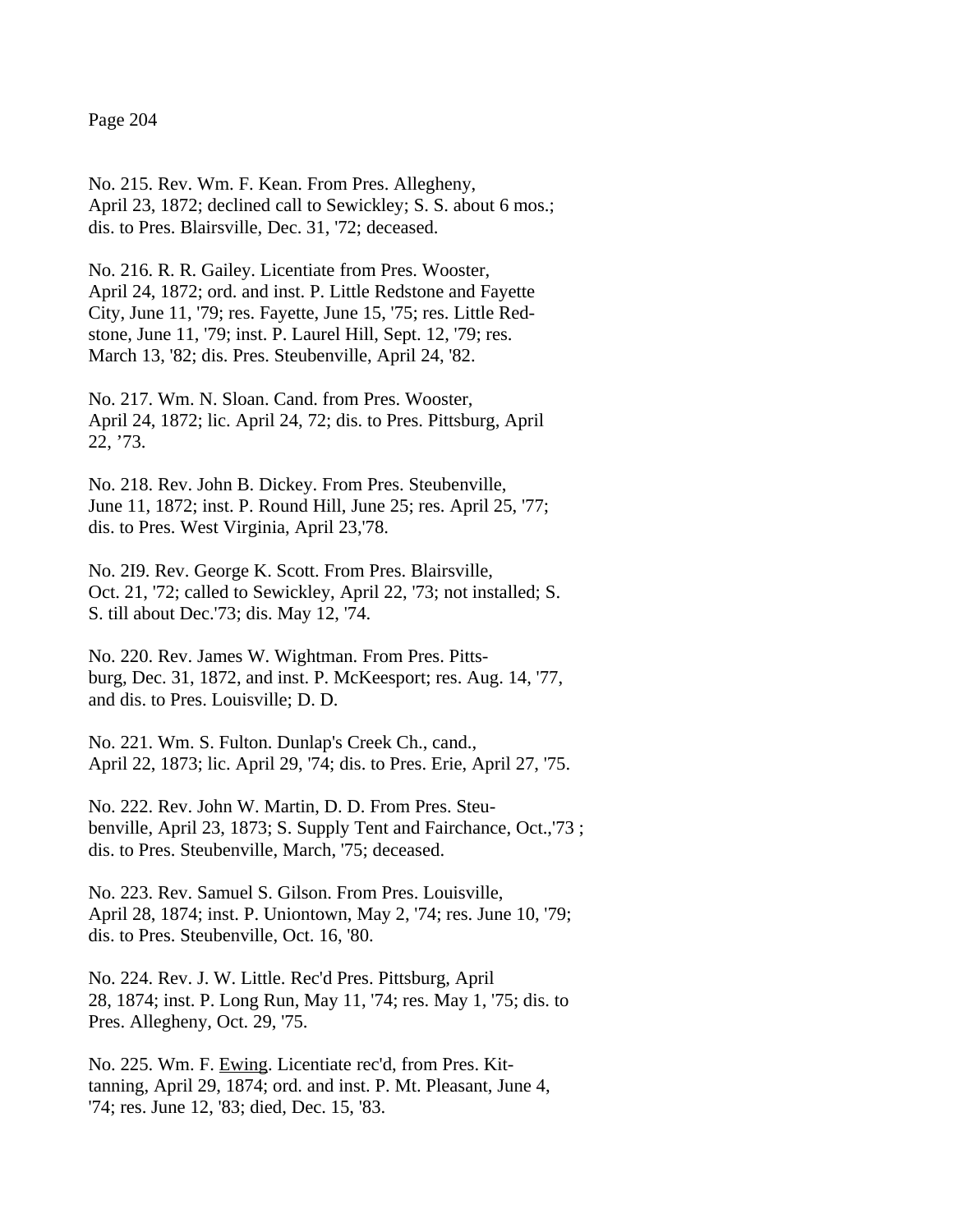# 210 PRESBYTERY OF REDSTONE.

# **PRESENT MINISTERS AND CHURCHES.**

# MIINISTERS AND LICENTIATES ADDRESS CHURCHES

| John W. Scott, D. D., H. R.   | Washington, D. C.   |                    |
|-------------------------------|---------------------|--------------------|
| N. Grier White, H. R.         | New Haven, Pa.      |                    |
| John McClintock, P.           | Carmichaels, Pa.    | New Providence, P. |
| S. F. Farmer, D. D., P.       | Bellevernon, Pa.    | Rehoboth, P.       |
| H. O. Rosborourgh, P.         | Smithfield, Pa.     | George's Creek, P. |
| John M. Barnett, Fin. Sec.    | Washington, Pa.     |                    |
| Boyd M. Kerr, P.              | Brownsville, Pa.    | Brownsville, P.    |
| A. S. Milholland, D. D., P.   | Uniontown, Pa.      | Uniontown, P.      |
| John C. Meloy, P.             | West Newton, Pa.    | West Newton, P.    |
| Brainerd T. DeWitt, P.        | Elizabeth, Pa.      | Round Hill, P.     |
| Wm. G. Stervart, P.           | Dunbar, Pa.         | Dunbar, P.         |
| Joseph J. McCarrell, P.       | McKeesport, Pa.     | McKeesport, P.     |
| Perrin Baker, P.              | Bellevernon, Pa.    | Bellevernon, P.    |
| Wm. A. Edie, P.               | Connellsville, Pa.  | Connellsville, P.  |
| Samuel E. Elliott, P.         | Mt. Pleasant, Pa.   | Mt. P. Reunion, P. |
| M. C. Bailey, Ph. D., P.      | Fairchance, Pa.     | Fairchance, P.     |
|                               |                     | Tent, P.           |
|                               |                     | McClellandtown, P. |
| Chas. P. Cheeseman. P.        | Circleville, Pa.    | Long Run, P.       |
|                               |                     | Mt. Vernon, P.     |
| Z. B. Taylor, P.              | Scottdale, Pa.      | Scottdale, P.      |
| C. J. Forsythe, P.            | Greensboro, Pa.     | Greensboro, P.     |
|                               |                     | Jefferson, P.      |
| H. C. Morledge, P.            | Leisenring, Pa.     | Leisenring, P.     |
| G. P. Dorrehoo, P.            | Mt. Pleasant, Pa.   | Mt. Pleasant, P.   |
| Robert F. Smith, P.           | Pleasant Unity, Pa. | Pleasant Unity, P. |
| A. W. Emmons, P.              | West Newton, Pa.    | Sewickley, P.      |
| Joseph L. Hunter, P           | Dawson, Pa.         | Tyrone, P.         |
|                               |                     | Dawson, P.         |
| Jacob Ruble                   | Wymp's Gap, Pa.     |                    |
| J. B. Reed, Pres.W. Va, P. E. | Laurel Hill, Pa.    | Laurel Hill, P. E. |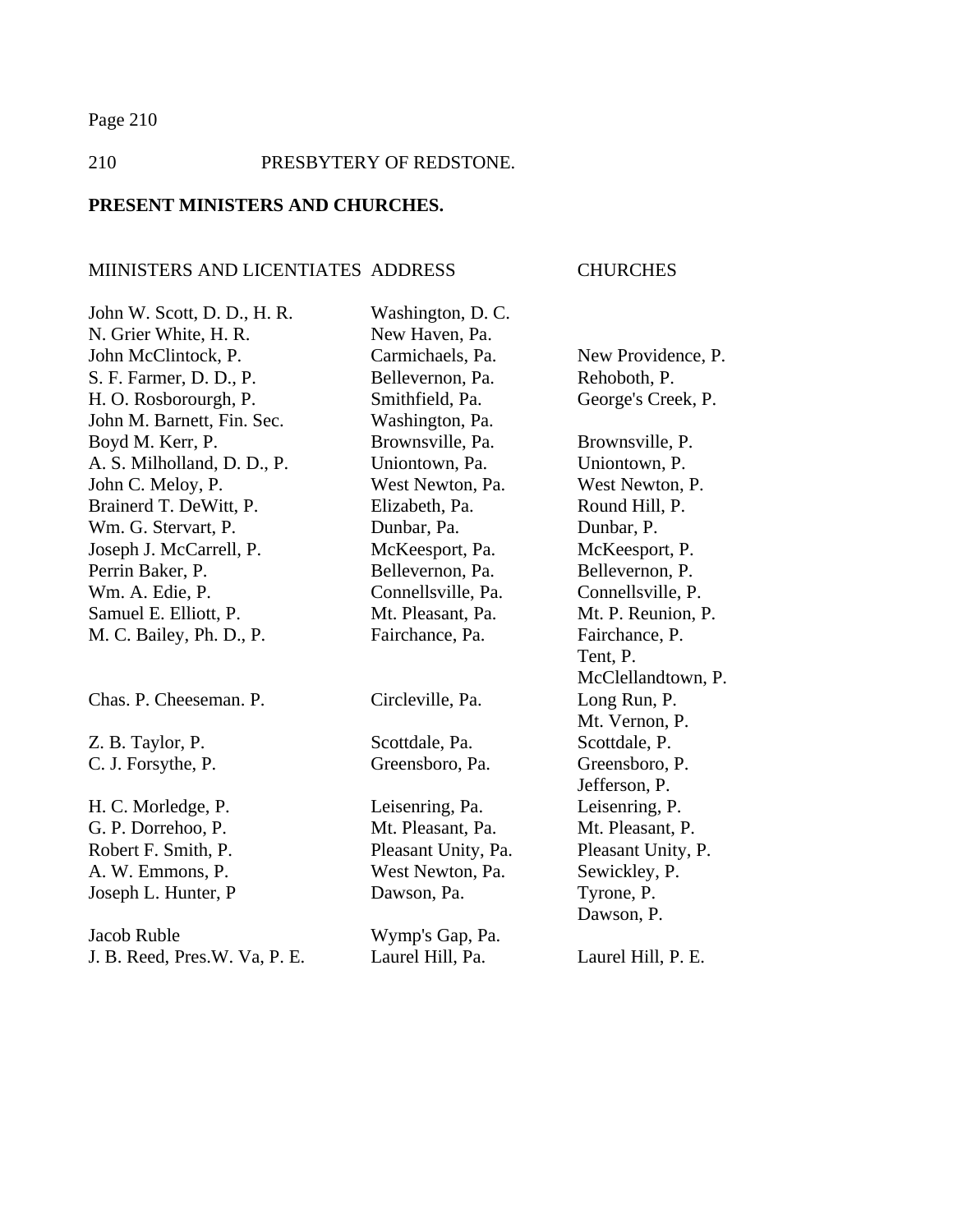F. M. Collier, licensed, April 28, 1886; dismissed to the Presbytery of Gunnison, Sept. 21, 1887. Alex. S. Hunter, licentiate (in tr.) Vacant: Dunlap's Creek, Spring Hill Furnace, Somerset, Mt. Washington, Jenner, and Fayette City.

# **CANDIDATES.**

H. H. Ryland, Spring Hi11 Furnace, Sept. 22, 1884. C. L. V. McKee, Laurel Hill, April. 1885. J. P. Blackburn, Rehoboth, April 28, 1886. R. A. Herwick, Rehoboth, April 28, 1886. Jacob Humbert, Tent, June 17, 1886. J. B. Wallace, Mt. Pleasant, Sept. 29, 1886.

#### **SKETCHES**.

An earnest effort was made to secure likenesses of the early fathers of the Presbytery and also members of more recent date. This effort has only been partially successful. Of some there were no likenesses in existence. The original of Dr. Fairchild was an old time daguerreotype, excellent at first and a precious heirloom, but injured so as to prevent its being successfully copied. Judge Ewing's phototype does not do him justice. It was photographed from an oil painting and then phototyped.

The phototypes of Dr. Campbell and Joseph Paull will be readily recognized by all who knew them. Of the excellence of the steel engravings of Rev. Joel Stoneroad, Rev. George Paull, Redstone's representative on Africa's soil and Hon. Jasper M. Thompson, we need not speak.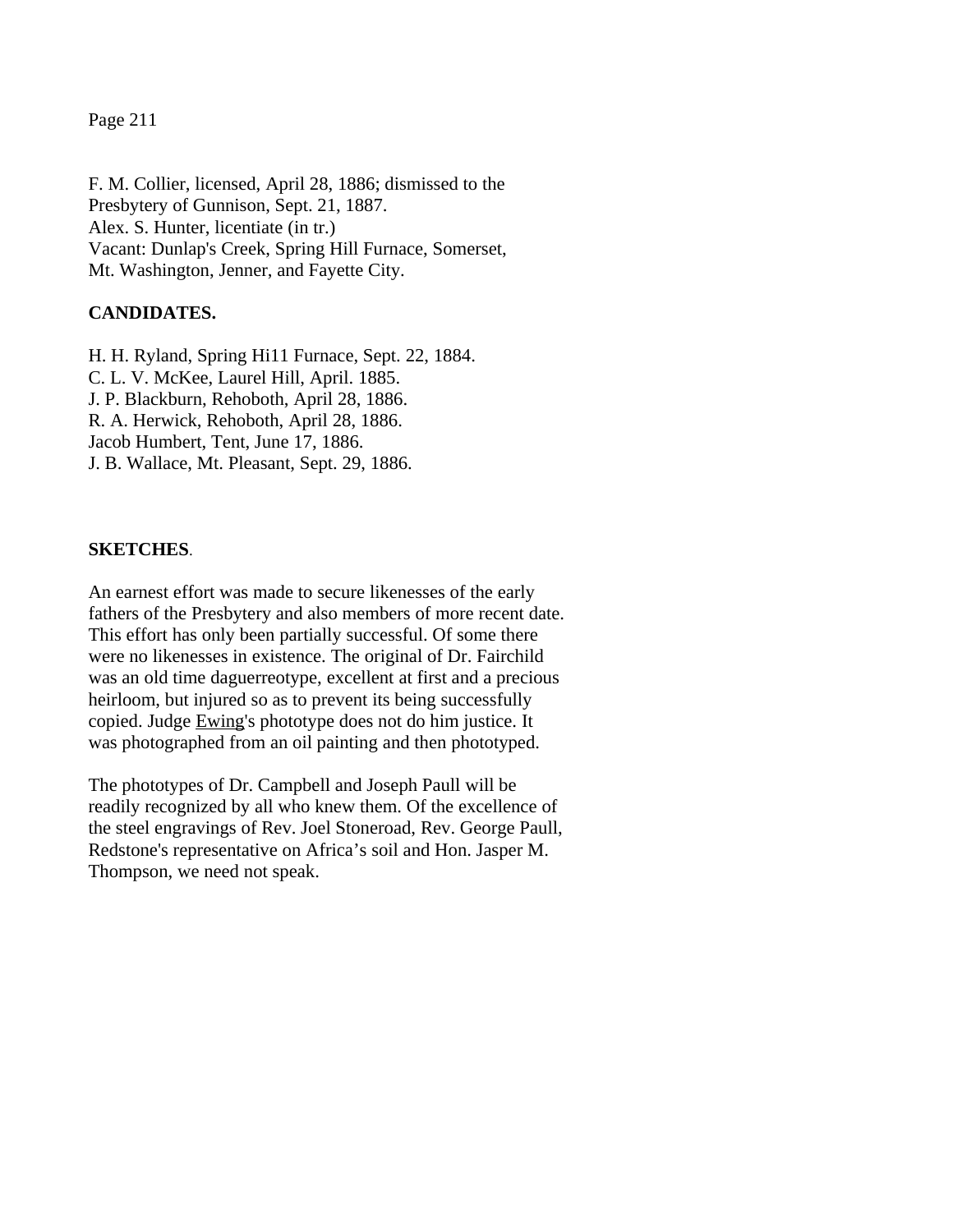...the honored parents and other friends in the early demise of such a relation and son, divinely assured that however great their loss to him it was unutterable gain." Minutes Redstone Presbytery. October 19th, 1865.

#### **DR. CAMPBELL AND JUDGE EWING.**

It is proper to add some additional items in regard to Dr. Campbell and Judge Ewing. In the history of Uniontown Church, prepared by Rev. S. S. Gilson, there is this record : "October the 9th, 1825, is a date long to be remembered by this congregation. It was then that the two young men, Dr. Hugh Campbell and Nathaniel Ewing, Esq., came for the first time to the Lord's Table. Together they followed Christ with reverence and Godly fear for almost half a century. These men were properly regarded as the pillars of the church in their day, and it is hardly possible now to unduly exalt their influence as Christian citizens. They were also exceedingly useful in the higher courts of the church to which they were so frequently delegates. Indeed, it came to be said in Presbytery in regard to the Commissioners to the General Assembly; 'it was Dr. Campbell one year and Judge Ewing the next.' Dr. Campbell was a member of the, famous General Assembly which met in Pittsburg in 1838, at the time of the disruption. A man of far more than ordinary ability, he made his influence felt in that body. During the discussion he arose and made a remark or two which attracted attention. Some Doctor of Divinity made a remark which combed him a little, and wanted to know who is 'this young David?'

"The doctor arose and said: 'I am a very humble elder from a very humble Church and a very humble Presbytery, but I thank God I have the same rights on this floor as the most learned Doctor of Divinity or the greatest lawyer here.' He then proceeded to score his unfortunate antagonist in a speech of wonderful keenness, which electrified the Assembly. He was an excellent and impressive speaker and his addresses on the subject of Temperance were very eloquent.' "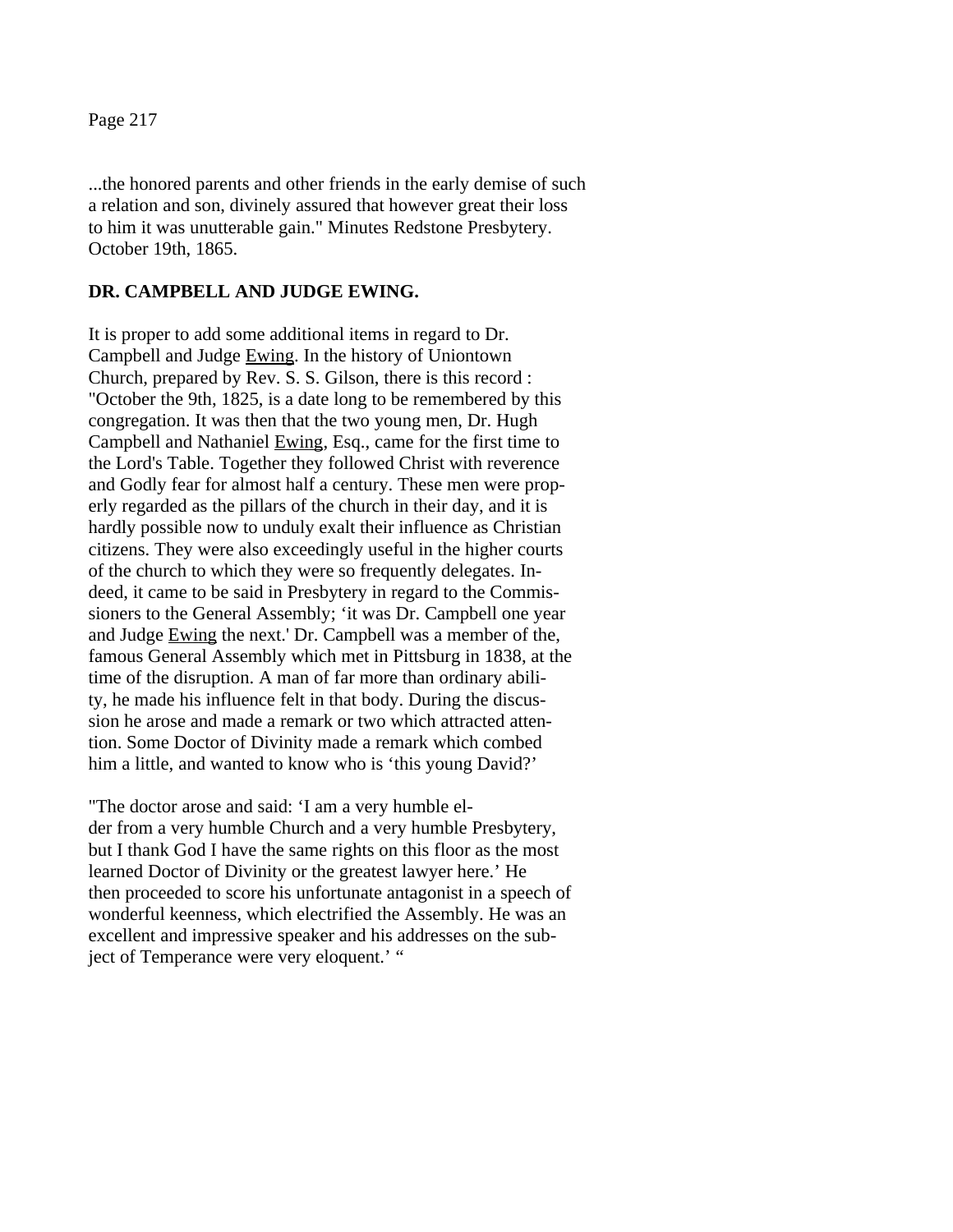The following tribute was prepared by his life-long friend, Nathaniel Ewing, and offered and adopted in session: "For more than thirty-five years Dr. Campbell has exercised continuously the office of Ruling Elder in this church with uniform acceptance and eminent ability and faithfulness, During this long period his exemplary walk, the abundance of his benefactions, exertions and prayers, and his diligent and scrupulous discharge of official duty, contributed largely to the maintenance, growth and establishment of the church. By the eminence of his gifts, also, he was enabled to perform effective service for the general interests of the Master's cause by sitting, on frequent occasions, as a member in each of the Superior Judicatories."

These words apply also with equal force to Judge Ewing as descriptive of his life and service. For almost forty-one years he was a member of the Session of Uniontown Church and very often a member of some of the higher courts. The compiler of this well remembers to hear his father speak of a General Assembly of which Judge Ewing was a member. Some knotty question was before the body. Difficulties increased and no one seemed to know what to do, when Judge Ewing got up and in a few minutes cleared away the difficulties, so that the Assembly finished the business readily and properly. He acquired great influence in the Assembly and perhaps the most important service of this kind ever rendered was a report which he made on the decision of Judge Rodgers, of the Nisi Prius Court at Philadelphia, against the Presbyterian Church. This report is recorded in Full in the Minute Book of the Presbytery, covering six pages.

Judge Ewing acquired large wealth and gave liberally to the Lord without letting his right hand know what the left did. He chiefly gave his benefactions while he lived and was personally attentive to the wants of the poor of this community who were brought to his notice.

He was President Judge of the County Court and a Ruling Elder in the church, and his son, Hon. John K. Ewing, was also President Judge and is a Ruling Elder in the same church. His grandson, Nathaniel Ewing, is keeping up the succession, being